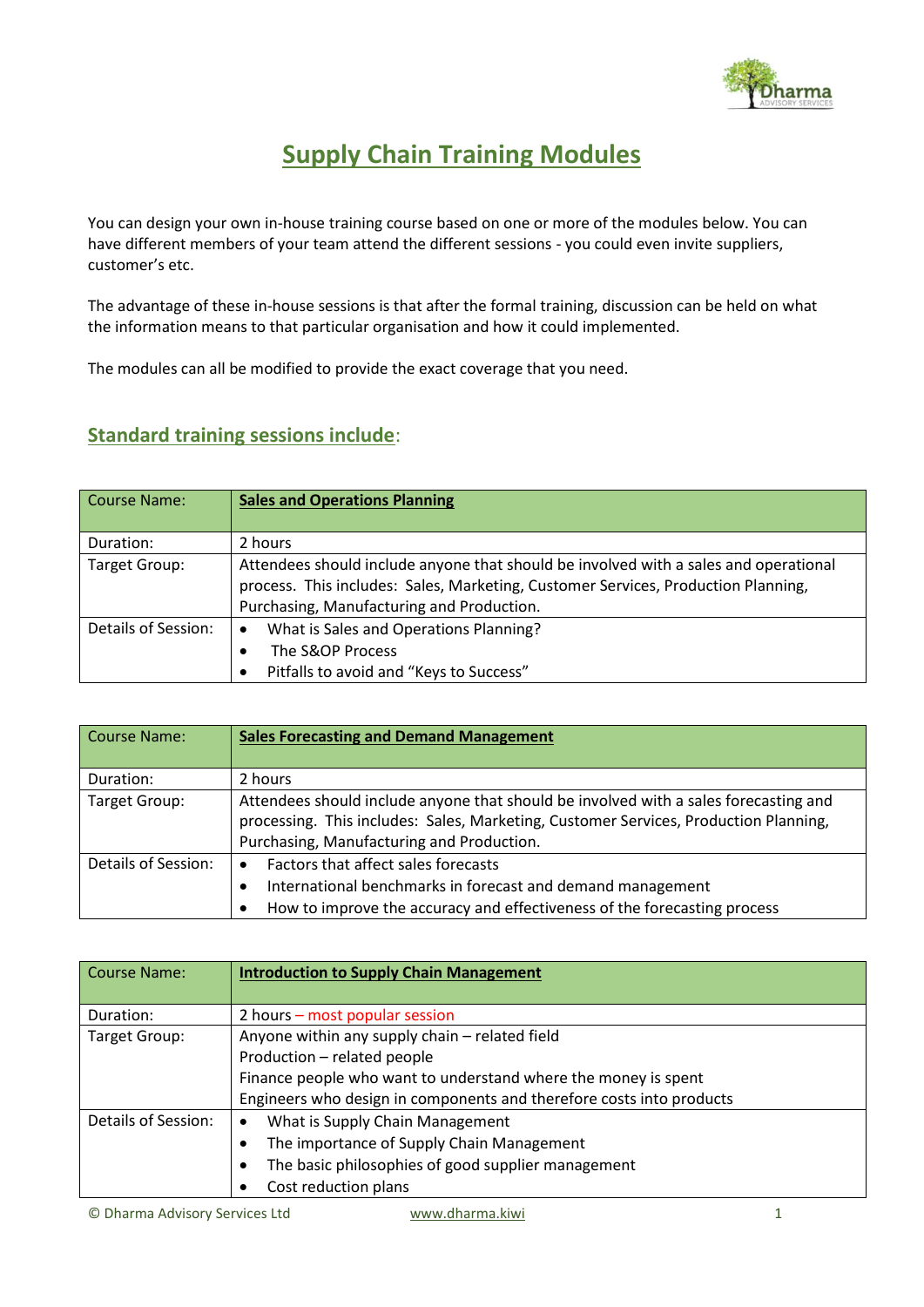

| Course Name:        | <b>Vendor Selection and Management</b>                                    |
|---------------------|---------------------------------------------------------------------------|
| Duration:           | 2 hours                                                                   |
| Target Group:       | Purchasing and Procurement people                                         |
|                     | Engineers who design in components and therefore costs into products      |
| Details of Session: | Selection of vendors                                                      |
|                     | Management of suppliers                                                   |
|                     | KPIs (Key Performance Indicators) that relate to supplier management<br>٠ |

| <b>Course Name:</b> | <b>Setting Up Category Management</b>                                                                                                            |
|---------------------|--------------------------------------------------------------------------------------------------------------------------------------------------|
| Duration:           | 3 hours                                                                                                                                          |
| Target Group:       | Purchasing and Procurement people                                                                                                                |
| Details of Session: | <b>Strategising Category Management</b><br>٠<br>Setting Category Management plans<br>Plan Implementation<br>On-going Management - including KPIs |

|                     | <b>Introduction to Negotiation</b>                                                                                    |
|---------------------|-----------------------------------------------------------------------------------------------------------------------|
| Duration:           | 2.25 hours                                                                                                            |
| Target Group:       | People involved in Purchasing, Customer Services and Sales functions – at an entry /<br>intermediate level            |
| Details of Session: | Understanding the other party<br>$\bullet$<br>Win/Win agreements<br>Strategy selection<br>٠<br>Different tactics<br>٠ |

| Course Name:        | <b>Inventory Management</b>                                                                                                                                                                                                                                                                               |
|---------------------|-----------------------------------------------------------------------------------------------------------------------------------------------------------------------------------------------------------------------------------------------------------------------------------------------------------|
| Duration:           | 2 hours                                                                                                                                                                                                                                                                                                   |
| Target Group:       | Stores and logistics personnel                                                                                                                                                                                                                                                                            |
| Details of Session: | Warehouse and Process flow assisting inventory management<br>$\bullet$<br>Managing your materials and finished goods - ABC Management, JIT, Stock policies<br>$\bullet$<br>and procedures, implementation of 5S<br>Stock takes and cyclic counting methods and systems<br>٠<br>FIFO and Traceability<br>٠ |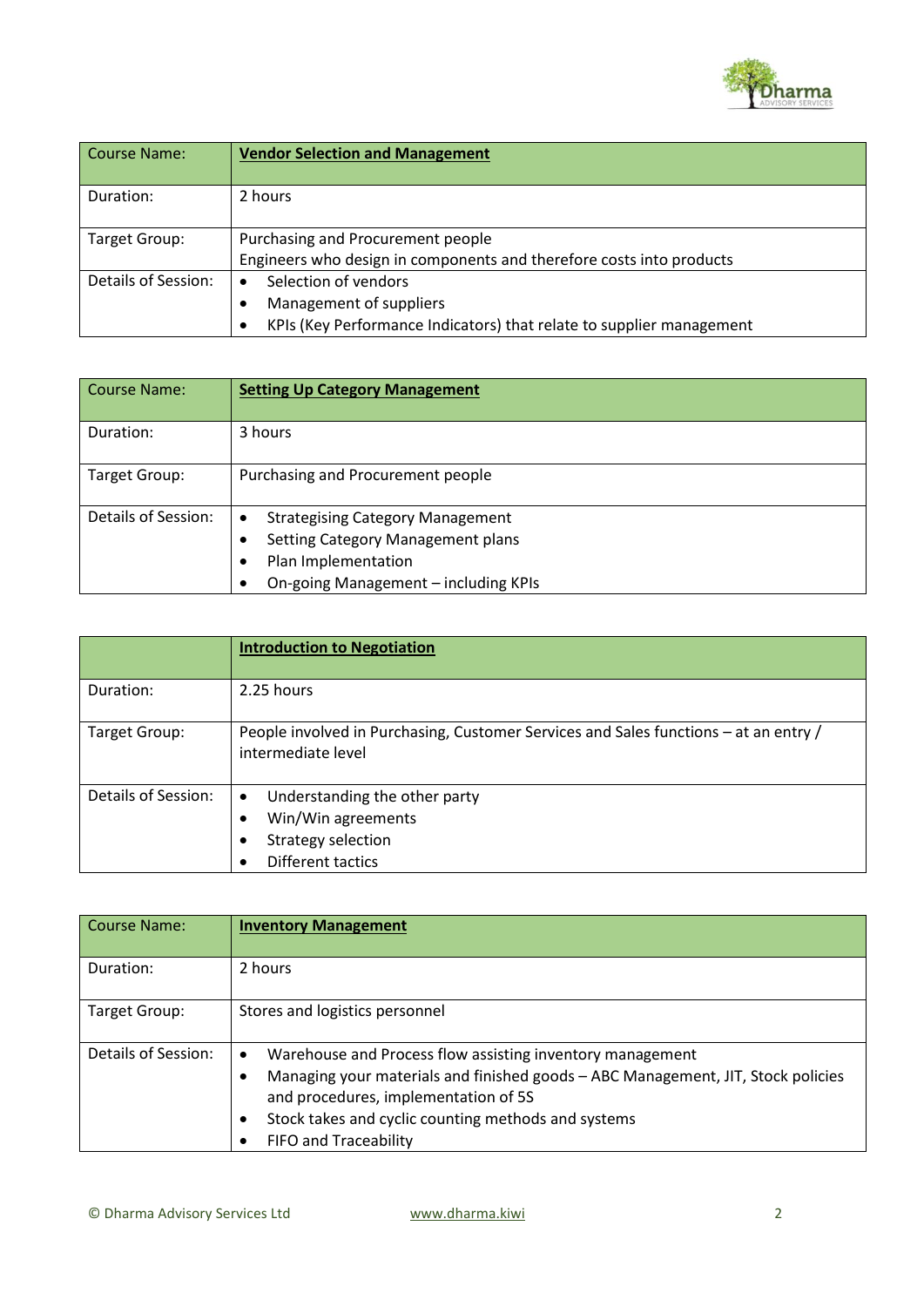

| <b>Course Name:</b> | <b>Supply Chain KPI Management</b>                                                                                                                                                                                                                                                                                                                   |
|---------------------|------------------------------------------------------------------------------------------------------------------------------------------------------------------------------------------------------------------------------------------------------------------------------------------------------------------------------------------------------|
| Duration:           | 2 hours                                                                                                                                                                                                                                                                                                                                              |
| Target Group:       | People that relate to Supply Chains - purchasing, customer services, logistics, stores,<br>production, sales and finance                                                                                                                                                                                                                             |
| Details of Session: | Aligning KPIs to organisational and supply chain strategies<br>$\bullet$<br><b>Critical Success Factors</b><br>What KPIs can be implemented to improve your supply chain<br>٠<br>How each KPI can be used to improve the effectiveness of the supply chain<br>٠<br>How to implement different KPIs within your supply chain - traps and escapes<br>٠ |

| <b>Course Name:</b> | <b>Implementation of Competitive / Lean Operations within the business</b>                  |
|---------------------|---------------------------------------------------------------------------------------------|
| Duration:           | 8 hours                                                                                     |
| Target Group:       | <b>Production Management people</b>                                                         |
| Details of Session: | What is competitive / lean business operatrions<br>$\bullet$<br>Overview of main lean tools |
|                     | Detailed analysis of 5S, Seven deadly wastes, VSM,<br>٠                                     |
|                     | Ongoing driving of Conntinuous Improvement<br>٠                                             |
|                     | How to implement Competitive Manufacturing in your organisation                             |

| Course Name:        | <b>Warehouse Design</b>                                                                                                                             |
|---------------------|-----------------------------------------------------------------------------------------------------------------------------------------------------|
| Duration:           | 8 hours                                                                                                                                             |
| Target Group:       | Any staff responsible for the re-design or optimisation of a warehouse or DC                                                                        |
| Details of Session: | Principles, Strategy, Flow,<br>٠<br>Storage, Racking, Picking Equipment, KPIs<br>٠<br>Mini - workshop on designing two different styles of DC.<br>٠ |

| Course Name:        | <b>Embarking on a Cost Reduction Programme Within Your Supply Chain</b>                                                                                                                                                           |
|---------------------|-----------------------------------------------------------------------------------------------------------------------------------------------------------------------------------------------------------------------------------|
| Duration:           | 2 hours                                                                                                                                                                                                                           |
| Target Group:       | Purchasing and Finance people                                                                                                                                                                                                     |
| Details of Session: | Setting up a Cost Reduction Programme within your organisation<br>$\bullet$<br>Methods of making the savings, recording the savings and reporting them<br>٠<br>Involving the right people<br>٠<br>Basic project management skills |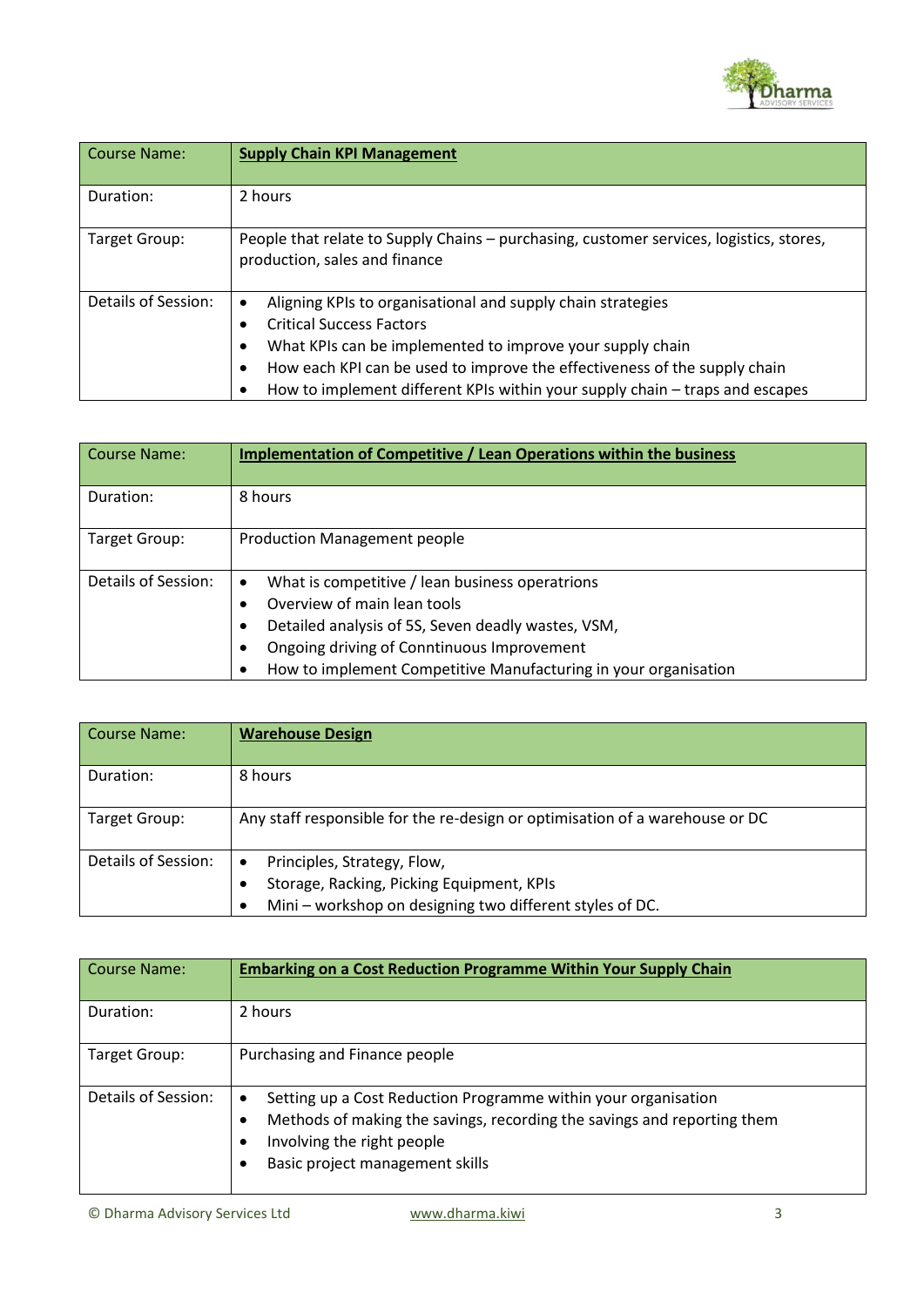

| Course Name:        | <b>Service Level Agreements</b>                                                                                           |
|---------------------|---------------------------------------------------------------------------------------------------------------------------|
| Duration:           | 2 hours                                                                                                                   |
| Target Group:       | Purchasing and Procurement people<br>Sales People who set up agreements                                                   |
| Details of Session: | What are Service Level Agreements, what they should contain, how to manage them<br>$\bullet$<br>and how to terminate them |

| <b>Course Name:</b> | <b>Project Management</b>                                                                                                                                                                                                                                                                                                                                                 |
|---------------------|---------------------------------------------------------------------------------------------------------------------------------------------------------------------------------------------------------------------------------------------------------------------------------------------------------------------------------------------------------------------------|
| Duration:           | 6 hours                                                                                                                                                                                                                                                                                                                                                                   |
| Target Group:       | Team Leaders and Managers that manage (or work in) projects                                                                                                                                                                                                                                                                                                               |
| Details of Session: | What is Project Management<br>$\bullet$<br>The role of a project manager<br>٠<br>Critical Factors - e.g. triple constraints<br><b>Project Charter</b><br><b>Team Selection</b><br>Managing the Project<br><b>Maintaining Motivation</b><br>٠<br>Communication with stakeholders<br><b>Critical Path</b><br><b>Risk Management</b><br>٠<br>Project closure and celebration |

| <b>Course Name:</b> | <b>Financials for Non Financial People</b>                                |
|---------------------|---------------------------------------------------------------------------|
| Duration:           | 7 hours                                                                   |
| Target Group:       | Anyone that wants to understand how to create and read financial accounts |
| Details of Session: | <b>Accounting Entity</b><br>٠                                             |
|                     | <b>Accounting Equation</b>                                                |
|                     | Profit + Loss – reason for and contents                                   |
|                     | Balance Sheet - reason for, classifications and contents<br>٠             |
|                     | <b>Cash Flow Statement</b>                                                |
|                     | Cash V Accrual Accounting                                                 |
|                     | Capital and Revenue Expenditure                                           |
|                     | Depreciation                                                              |
|                     | Amortisation                                                              |
|                     | <b>Fixed V Variable Costs</b>                                             |
|                     | Analysis and Interpretation - ratios                                      |
|                     | <b>Budgeting</b><br>٠                                                     |
|                     | Breakeven analysis                                                        |
|                     | Capex decision making                                                     |